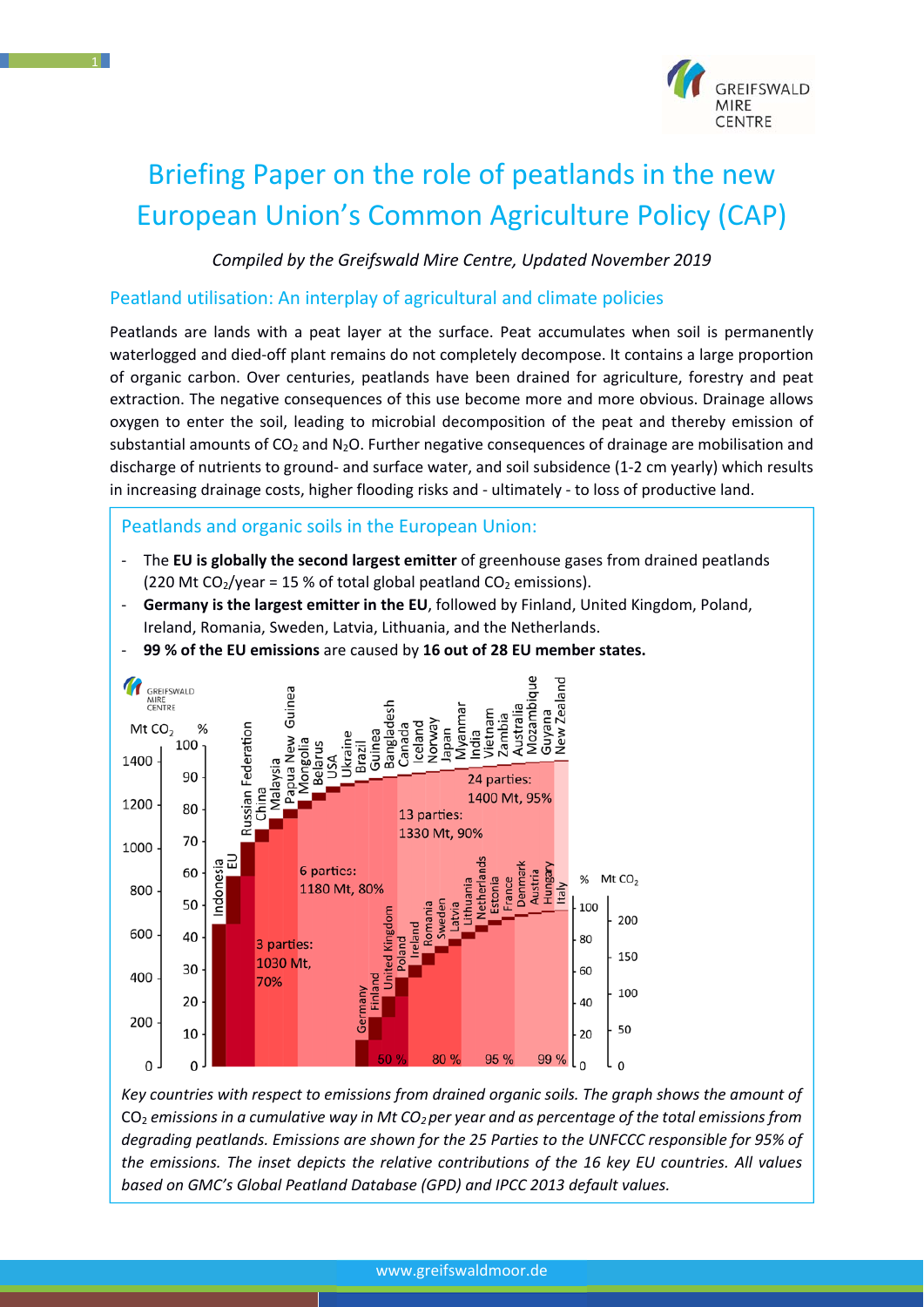

These problems can largely be solved by rewetting. In the long term, a complete cessation of peatland drainage is unavoidable if we want to reach the core goal of the Paris Agreement - zero net  $CO<sub>2</sub>$ emissions by 2050. The EU and all its Member States have unanimously affirmed this goal. However, rewetting makes conventional land use impossible. If we want to continue productive land use on rewetted peatlands, a paradigm shift is required involving new concepts, crops and techniques as well as adjustments of the current agricultural policy framework. Appropriate climate policy measures, especially in the frame of the Common Agricultural Policy (CAP), must enable the land use sector to minimize its emissions. The European Commission (2017) has declared environmental protection and the fight against climate change as the greatest challenges of the future CAP. This paper demonstrates how wisely adjusted peatland management can contribute to low-emission goals and further benefits for farmers, the economy, society and the environment.



A) Greenhouse gas emissions from agriculture on peatlands in the EU Member States<sup>1</sup> and B) their  $s$ hare in the total agricultural emissions $^2$ 

# Paludiculture as low‐emission land use alternative for peatlands

In contrast to drainage-based agriculture, paludiculture<sup>3</sup> cultivates crops that are adapted to high water tables, such as reed, cattail and peat mosses. Using a variety of established techniques, the biomass can be processed to insulation and construction materials, growing media and bio‐refinery products as well as to fodder and fuel. Innovative products, including medicinal and food products, are

<sup>&</sup>lt;sup>1</sup> Data compiled by the Greifswald Mire Centre based on National Inventory Reports 2019.

<sup>2</sup> Data on total agricultural emissions as reported in the National Inventory Reports 2019 (Sectors Agriculture, LULUCF ‐ Cropland and Grassland); data on peatland emissions, see A.

<sup>&</sup>lt;sup>3</sup> Paludiculture is defined as productive land use of wet peatlands that stops subsidence and minimizes emissions (Wichtmann et al. 2016).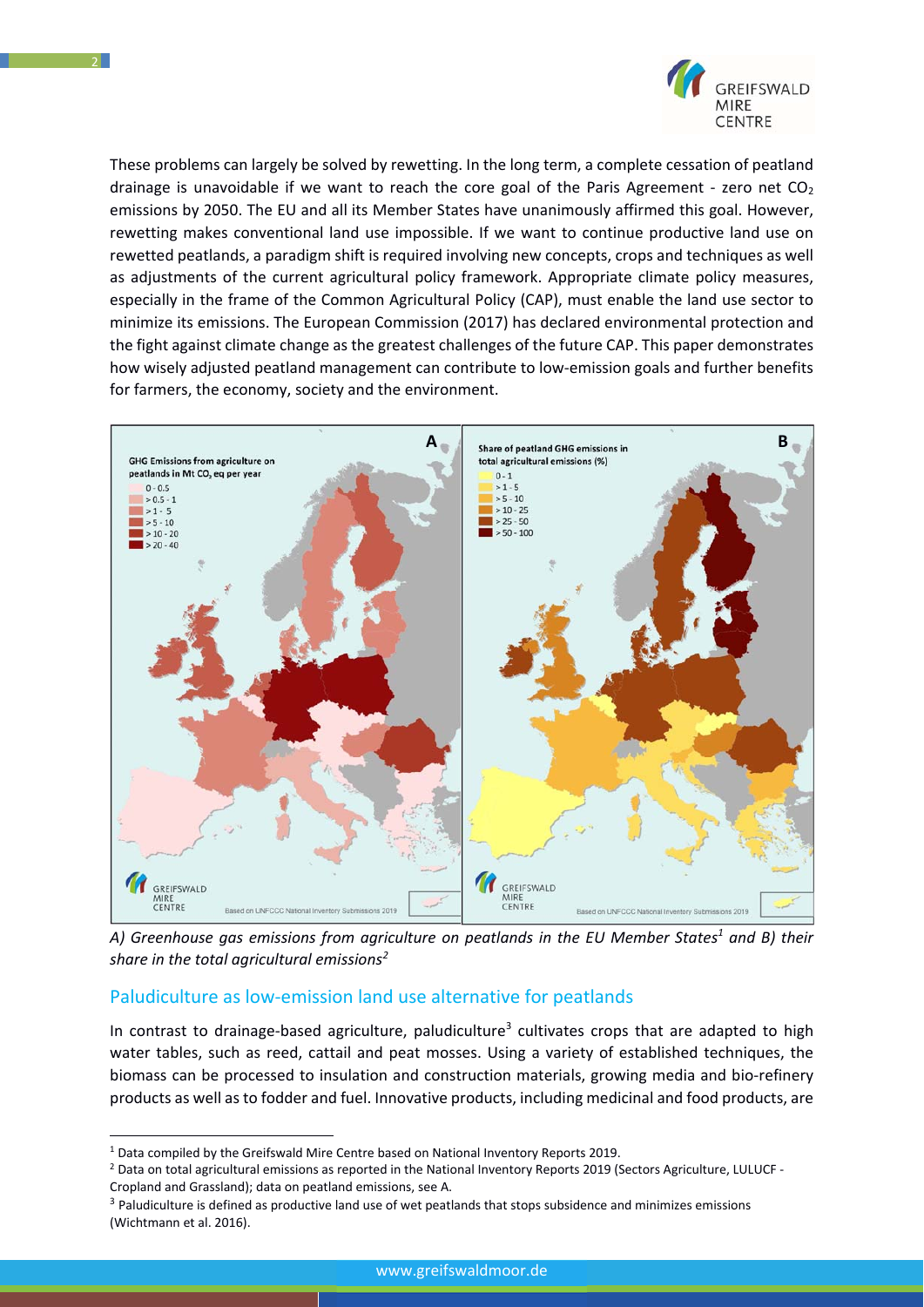

under development. Large‐scale implementation, however, requires agricultural policies to set explicit incentives.

## Peatlands (and paludiculture) in the current CAP

Within the first and second pillar of CAP, financial support is provided for drainage-based peatland use without any restrictions. In this way, public money supports land use that causes high societal costs and counteracts European and national goals with respect to climate change mitigation (National Determined Contributions, Climate Action Plans), water protection (Water Framework Directive) and biodiversity conservation (EU Biodiversity Strategy, Natura 2000). In Germany, drained peatland agriculture annually causes  $\epsilon$  7.4 billion worth of climate damage (UBA 2019) and receives  $\epsilon$  410 million of subsidies in the form of CAP direct payments. This damage is hitherto accepted and encouraged, although in many cases the agricultural productivity of drained peatlands is so low that cultivation is economically viable only because of the high public payments.

In contrast, the present CAP discriminates against paludicultures, because many species suitable for cultivation on wet or rewetted peatlands (reed, cattail, peat mosses etc.) are currently not eligible for payments within the first pillar of the CAP (Kölsch et al. 2016). Furthermore, Greening requirements for the preservation of permanent grassland hinder the establishment of paludiculture crops on currently deep drained grasslands on peat (Czybulka & Kölsch 2016).

#### Future incentives for low-emission peatland use

It is high time for a comprehensive low‐emission peatland management strategy. A strategy that guides peatland farmers and peatland‐rich regions towards an economically, ecologically and socially sustainable future. Similar to large‐scale drainage and reclamation of peatlands in the past, clear political targets and effective economic incentives are needed to bring about the necessary paradigm shift. Implementation will require regional flexibility and creativity in order to develop custom-made solutions and transition scenarios jointly with all stakeholders.

According to the Commission's proposals (EU Commission 2017, 2018) this means that the future CAP will set **specific targets for emission reduction in agriculture** and that peatland‐rich Member States obtain flexibility to reach the desired outcomes by **incorporating peatlands and paludiculture into their national CAP strategies**. In order to preserve the disproportional high peatland carbon store, the Commission proposes a system of **conditionality**, including a standard for good agricultural and ecological conditions called **'Appropriate protection of wetland and peatland' (GAEC 2)**. The protection of carbon‐rich soils can only be achieved by installing high water levels and should explicitly include all currently drained organic soils (c. 150,000 km<sup>2</sup>), not only organic soils within the Nature 2000 network. Member States therefore need ambitious national regulations to **define good practice guidelines** for the management of peatlands. They can specifically support sustainable land use alternatives on peatlands with **environmental and climate programmes within both CAP pillars**. As the European Commission and EU auditing bodies demand (cf. European Court of Auditors 2016), support has to be linked to specific results, meaning verified emission reductions. Therefore, a **GHG emission audit and effective monitoring** have to be established. Establishing paludiculture will lower mitigation costs compared to rewetting without continued productive use. Sufficient **funds have to be earmarked** to finance climate programmes.

The CAP framework is in general suitable for realising an EU‐wide realignment of peatland agriculture and supplying (co-)funding for reaching the climate goals. Additional support may come from the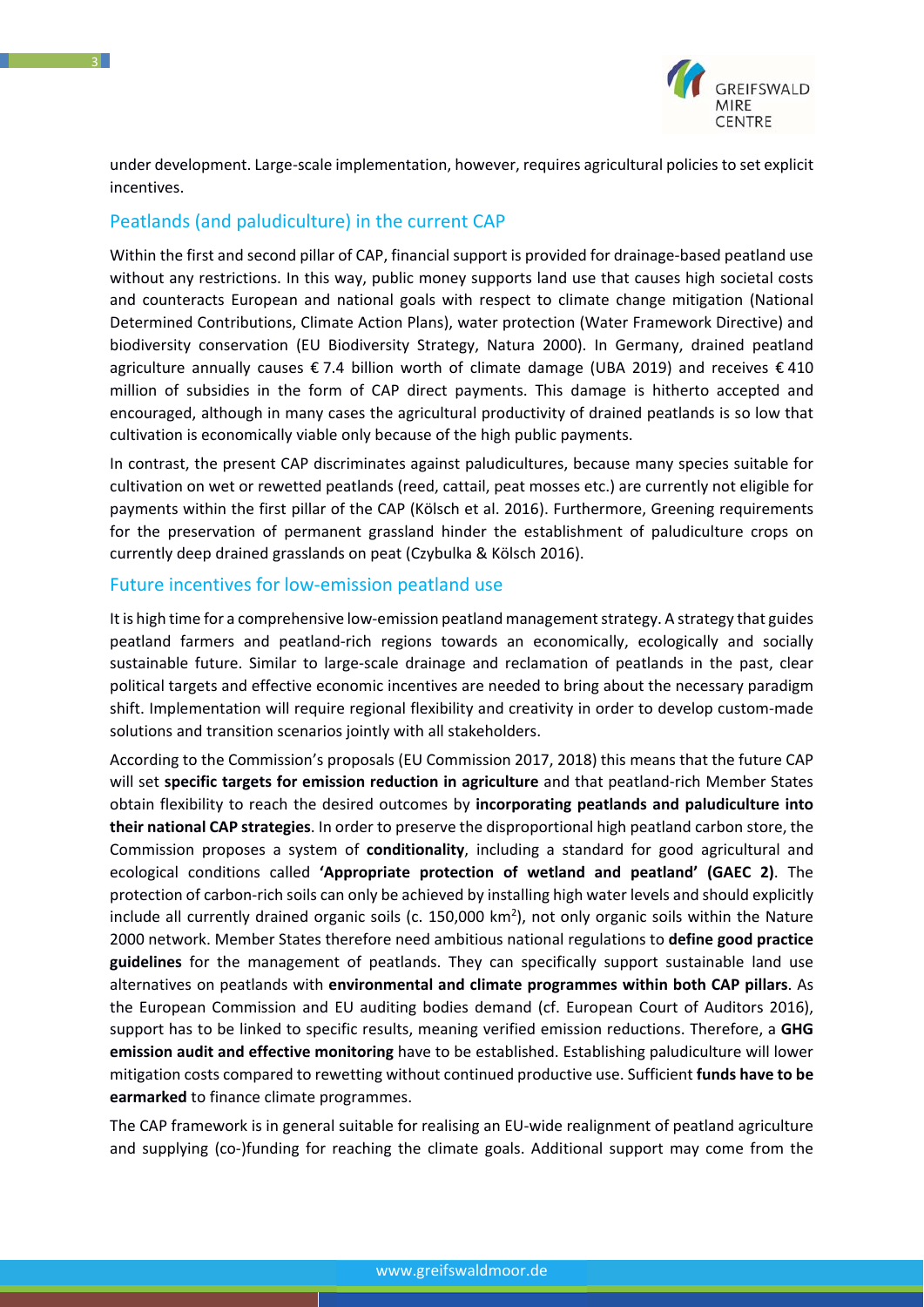

European Regional Development Fund (ERDF) (cf. funding directives in Bavaria<sup>4</sup>nLower Saxony<sup>5</sup>, and Brandenburg<sup>6</sup>, Germany) and national instruments and funds.

A combination of the following actions can pave the way towards low-emission peatland utilisation (Wichmann 2018):

- **Phasing‐out CAP funding for drainage‐based peatland utilisation** (direct payments, agri‐ environment‐climate schemes, investment promotion for drainage systems etc.) in order to create coherence between agricultural and climate policies and to underline the necessary paradigm shift for reaching the climate change mitigation goals under international law;
- Guaranteed **eligibility of paludicultures for CAP payments in pillar I and pillar II**
- **Remuneration of ecosystem services**: Providing attractive incentives for reducing GHG emissions and for supplying other ecosystem services (e.g. nutrient retention, biodiversity conservation);
- **Establishment of long‐term programmes** (15‐20 years) to ensure planning security and permanence of positive climate and environmental effects;
- **Application and refinement of existing instruments** (e.g. EAFRD, ERDF) to provide incentives for all implementation steps, including site preparation, establishment of suitable crops and techniques, selection and breeding, raising the water level, management and harvest with adapted agricultural equipment, processing and marketing;
- **Promotion of knowledge transfer**, consultation and establishment of demonstration farms;
- **Support for land consolidation and co‐operation** for implementation of long‐term (2050) transition to zero-CO<sub>2</sub>-emission farming on the landscape scale:
- **Exchange of experience between peatland‐rich regions** in Europe to develop regionally customised solutions, including participation and acceptance of all stakeholders, output orientation and cost‐efficiency.

#### Paludiculture as win‐win‐option

Paludiculture, supported by existing and adapted agricultural policy measures, will provide win‐win‐ options for various sectors of society:

- $\triangleright$  Agriculture: New income opportunities on marginal organic soils, soil protection, better social image, climate adaptation (reduction of risks of crop failures after heavy rains, floods or droughts);
- $\triangleright$  Society: Securing and creating employment in rural areas, regional recreation and tourism, identity, reduction of economic collateral damage (e.g. for buildings, infrastructure) caused by drainage;
- Economy: Substitution of fossil resources (energy sources, mineral oil‐based construction material, peat in horticulture) by renewable biomass materials from wet peatlands, bio‐economy, sustainable food and fodder production;
- $\triangleright$  Environment: Climate, water and biodiversity protection at comparatively low costs, support of wide-ranging ecosystem services.

5 Klimaschutz durch Moorentwicklung https://www.klimaschutz‐

<sup>4</sup> http://www.stmuv.bayern.de/themen/naturschutz/foerderung/efre.htm

niedersachsen.de/\_Resources/Persistent/da7070a86b48a9853a1a5126d3cb77cf250d8add/Richtlinie%20Klimaschutz%20du rch%20Moorentwicklung.pdf

<sup>6</sup> Moorschutzrichtlinie ProMoor https://lfu.brandenburg.de/cms/detail.php/bb1.c.427149.de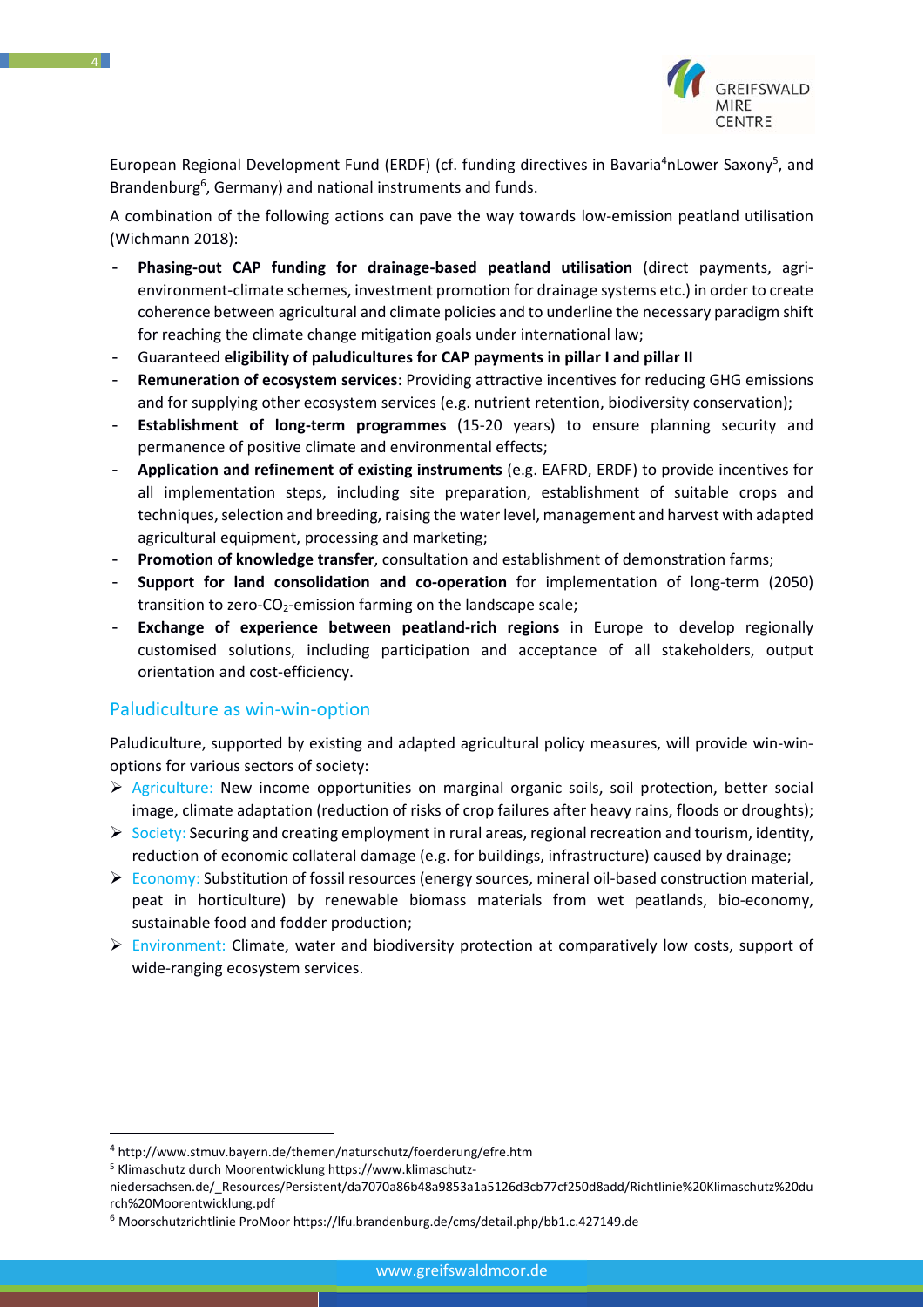

## Literature

Czybulka, D. & Kölsch, L. (2016): The legal framework. In: Wichtmann, W., Schröder, C. & Joosten, H. (eds): Paludiculture – productive use of wet peatlands. Schweizerbart. Stuttgart. pp. 143‐149.

EU Commission (2017): Communication of the EU Commission: The Future of Food and Farming (COM (2017) 713 final). Brussels.

EU Commission (2018): Proposal for a Regulation of the European Parliament and of the Council establishing rules on support for strategic plans to be drawn up by Member States under the Common agricultural policy (CAP Strategic Plans) and financed by the European Agricultural Guarantee Fund (EAGF) and by the European Agricultural Fund for Rural Development (EAFRD) and repealing Regulation (EU) No 1305/2013 of the European Parliament and of the Council and Regulation (EU) No 1307/2013 of the European Parliament and of the Council (COM (2018) 392 final). Brussels.

European Court of Auditors (2016): Spending at least one euro in every five from the EU budget on climate action: ambitious work underway, but at serious risk of falling short ‐ Special Report No. 31. Luxemburg.

IPCC (2014): 2013 Supplement to the 2006 IPCC guidelines for national greenhouse gas inventories: Wetlands. Hiraishi, T., Krug, T., Tanabe, K., Srivastava, N., Baasansuren, J., Fukuda, M. & Troxler, T.G. (eds). Geneva.

Joosten H, Gaudig G, Tanneberger F, Wichmann S & Wichtmann W (2016): Paludicultures: Sustainable productive use of wet and rewetted peatlands. In: Bonn A, Allott T, Evans M, Joosten H & Stoneman R (eds.): Peatland restoration and ecosystem services: science, practice, policy. Cambridge University Press. pp. 339‐357.

Joosten, H., Tanneberger, F. & Moen, A. (eds) (2017): Mires and peatlands of Europe - Status, distribution and conservation. Schweizerbart. Stuttgart.

Kölsch, L., Witzel, S., Czybulka, D. & Fock, T. (2016): Agricultural policy. In: Wichtmann, W., Schröder, C. & Joosten, H. (eds): Paludiculture – productive use of wet peatlands. Schweizerbart. Stuttgart. pp 146‐152.

UBA (Umweltbundesamt) (2019): Methodological Convention 3.0 for Estimates of Environmental Costs. Dessau.

Roßkopf, N., Fell, H., & Zeitz, J. (2015): Organic soils in Germany, their distribution and carbon stocks. Catena 133: 157–170.

Wetlands International (2015): Briefing paper: accelerating action to Save Peat for Less Heat! Ede. accessible at: https://www.wetlands.org/publications/briefing-paper-accelerating-action-to-save-peat-for-less-heat/

Wichmann, S. (2018): Economic incentives for climate smart agriculture on peatlands in the EU. Proceedings of the Greifswald Mire Centre 01/2018 (self‐published, ISSN 2627‐910X), 38 p. https://greifswaldmoor.de/files/dokumente/GMC%20Schriften/Report\_Economic%20incentives\_Cinderella\_GMC%20Proc eedings\_web.pdf

Wichtmann, W., Schröder, C. & Joosten, H. (eds.) (2016): Paludiculture – productive use of wet peatlands. Climate protection − biodiversity − regional economic benefits. Schweizerbart, Stuttgart, 272 p.

# Compiled by the Greifswald Mire Centre

The Greifswald Mire Centre is a cooperation between the University of Greifswald, Michael Succow Foundation and DUENE e.V. Over 50 peatland experts of various disciplines are working at the interface between science, policy and practice. We analyse the climate effect of peatlands, study and advise on peatland rewetting and paludiculture, and develop innovative instruments and methodologies for climate action on peatlands.

### **Contact**

Greifswald Mire Centre Ellernholzstr. 1/3 D‐17489 Greifswald, Germany URL: www.greifswaldmoor.de E‐Mail: info@greifswaldmoor.de Twitter: @greifswaldmoor

UNIVERSITÄT GREIFSWALD Wissen lockt. Seit 1456